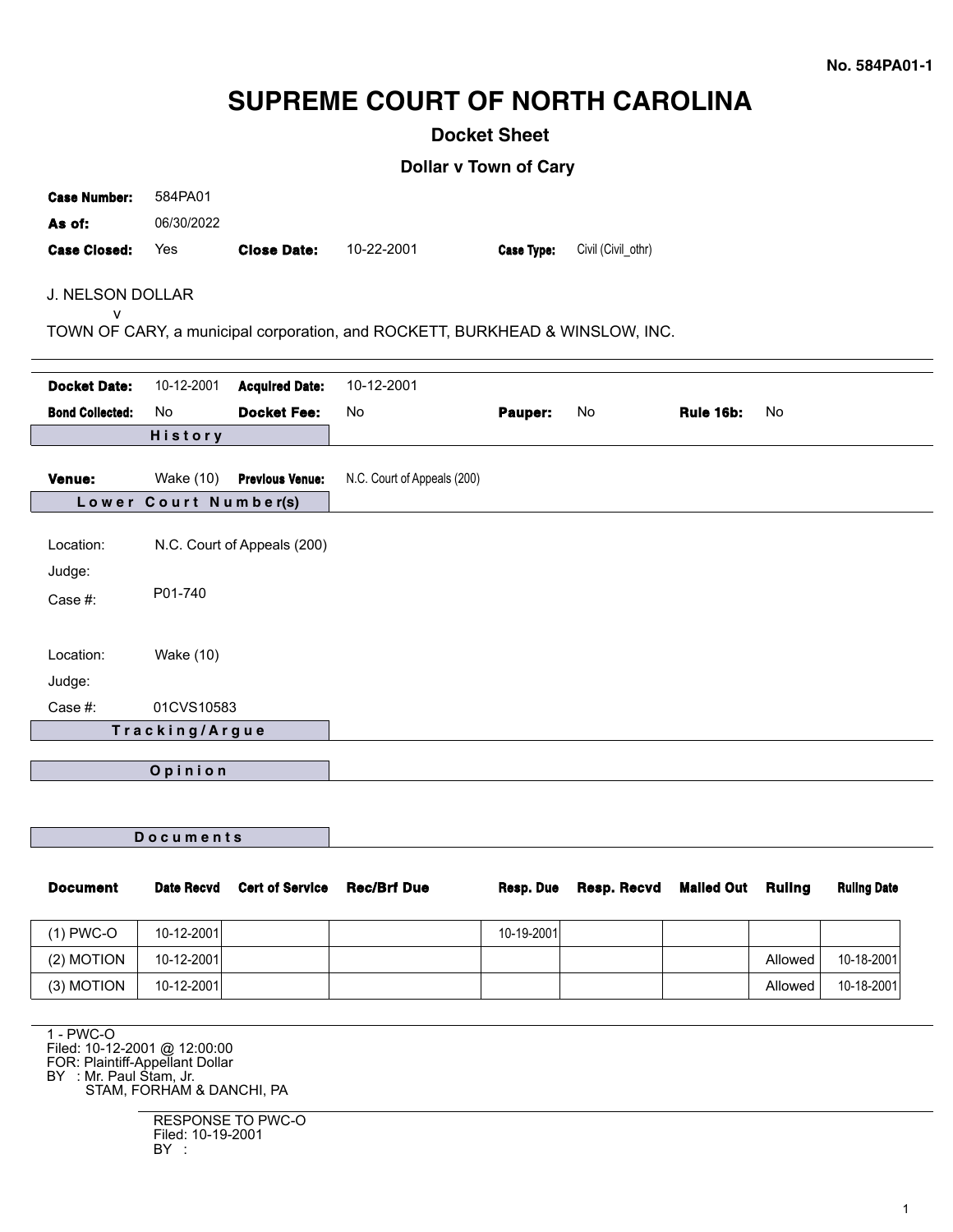2 - MOTION (Allowed) - 10-18-2001 Filed: 10-12-2001 @ 12:00:00 FOR: Plaintiff-Appellant Dollar BY : Mr. Paul Stam, Jr. STAM, FORHAM & DANCHI, PA

3 - MOTION (Allowed) - 10-18-2001 Filed: 10-12-2001 @ 12:00:00 FOR: Plaintiff-Appellant Dollar BY : Mr. Paul Stam, Jr. STAM, FORHAM & DANCHI, PA

**Financial Information** 

| Receipts                         |                    |                      |                     |                 |              |                  |            |
|----------------------------------|--------------------|----------------------|---------------------|-----------------|--------------|------------------|------------|
| Date Charged                     | <b>Charge Type</b> | <b>Amount Chaged</b> | <b>Amount Paid</b>  | <b>Document</b> | <b>Pages</b> | <b>Receipt #</b> | Date Paid  |
| 10-12-2001                       | Docket Fee         | 10.00                | 10.00               |                 |              | R101005101A      | 10-16-2001 |
|                                  |                    |                      |                     |                 |              |                  |            |
| <b>Parties</b>                   |                    |                      |                     |                 |              |                  |            |
|                                  |                    |                      |                     |                 |              |                  |            |
| Party Name                       |                    |                      | Role                |                 |              |                  |            |
|                                  |                    |                      |                     |                 |              |                  |            |
| Dollar, J. Nelson                |                    |                      | Plaintiff-Appellant |                 |              |                  |            |
| Town of Cary                     |                    |                      | Defendant-Appellee  |                 |              |                  |            |
| Rockett, Burhead & Winslow, Inc. |                    |                      | Defendant-Appellee  |                 |              |                  |            |
| Dollar                           |                    |                      | Plaintiff-Appellant |                 |              |                  |            |
| Rockett, Burkhead & Winslow      |                    |                      | Defendant-Appellee  |                 |              |                  |            |
|                                  |                    |                      |                     |                 |              |                  |            |

#### **A t t o r n e y s**

## **Attorney for Plaintiff-Appellant - Dollar**

Mr. Paul Stam, Jr. [Primary Attorney] STAM, FORHAM & DANCHI, PA P.O. Box 1600 Apex, NC 27502

### **Attorney for Defendant-Appellee - Town of Cary**

Mr. Michael Crowell [Primary Attorney] Attorney at Law mcrowell@tharringtonsmith.com THARRINGTON SMITH 511 N. Euis Avenue Dunn, NC 28334 (919) 821-4711

## **Attorney for Defendant-Appellee - Rockett, Burkhead & Winslow**

Mr. John T. Benjamin, Jr. [Primary Attorney]

Attorney at Law